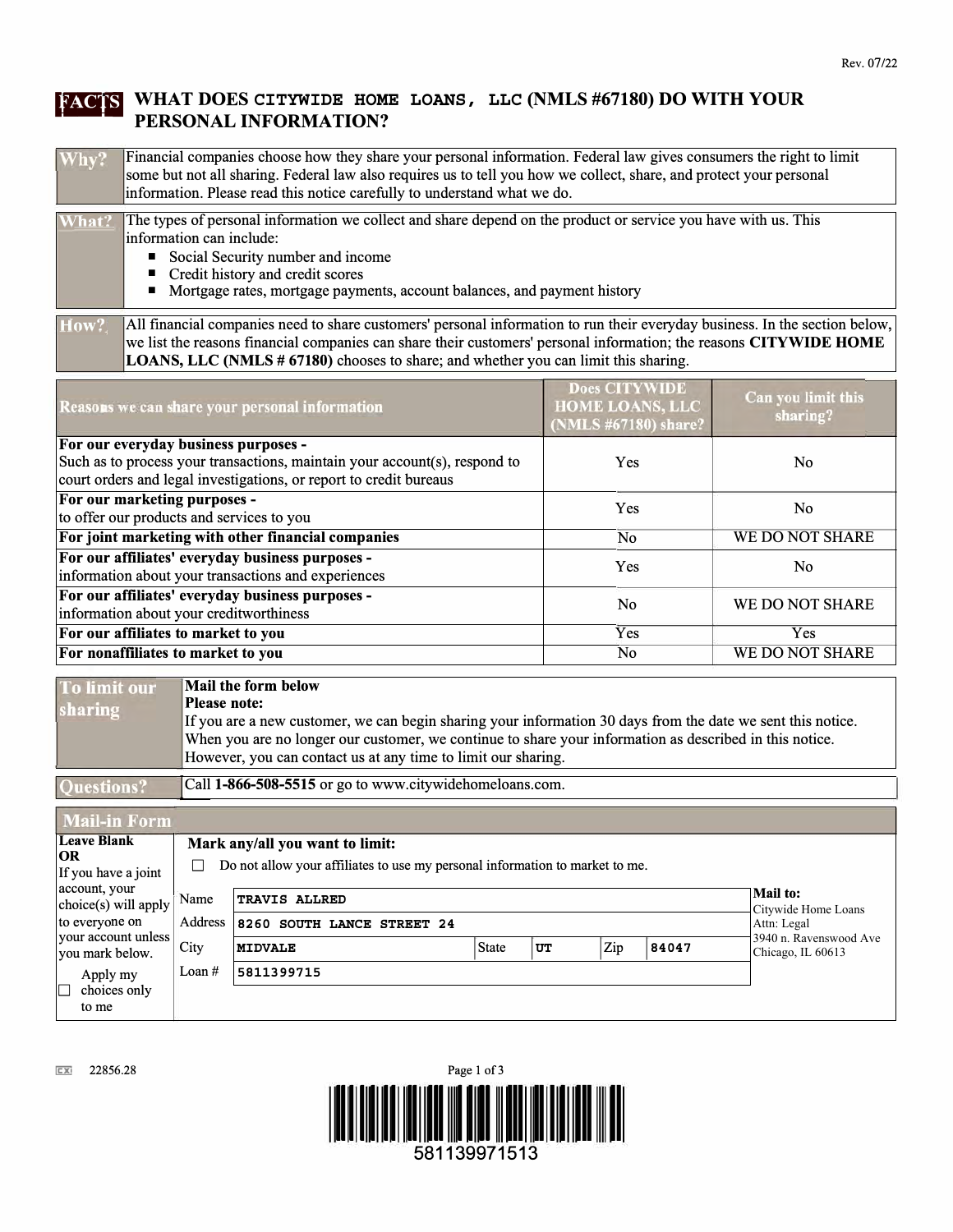| Page 2                                                                                 |                                                                                                                                                                                                                                                                                                                                                                                                                                                |  |  |  |
|----------------------------------------------------------------------------------------|------------------------------------------------------------------------------------------------------------------------------------------------------------------------------------------------------------------------------------------------------------------------------------------------------------------------------------------------------------------------------------------------------------------------------------------------|--|--|--|
| <b>Vho</b> we are                                                                      |                                                                                                                                                                                                                                                                                                                                                                                                                                                |  |  |  |
| Who is providing this notice?                                                          | <b>CITYWIDE HOME LOANS, LLC</b><br>Attn: Legal<br>3940 N. Ravenswood Ave, Chicago, IL 60613                                                                                                                                                                                                                                                                                                                                                    |  |  |  |
| What we do                                                                             |                                                                                                                                                                                                                                                                                                                                                                                                                                                |  |  |  |
| How does CITYWIDE HOME LOANS, LLC<br>(NMLS #67180) protect my personal<br>information? | To protect your personal information from unauthorized access and use, we use<br>security measures that comply with federal law. These measures include computer<br>safeguards and secured files and buildings.<br><b>ONLY AUTHORIZED EMPLOYEES ARE ALLOWED ACCESS TO YOUR</b><br><b>INFORMATION WHEN NEEDED TO COMPLETE THEIR WORK. ANY</b><br><b>COMPANY WE WORK WITH IS REQUIRED TO HAVE SAFEGUARDS</b><br>TO PROTECT CUSTOMER INFORMATION. |  |  |  |
| How does CITYWIDE HOME LOANS, LLC<br>(NMLS #67180) collect my personal<br>information? | We collect your personal information, for example, when you;<br>apply for a loan, or give us your income information<br>provide account information, or show your driver's license<br>П<br>provide employment information                                                                                                                                                                                                                      |  |  |  |
|                                                                                        | We also collect your personal information from others, such as credit bureaus,<br>affiliates, or other financial companies                                                                                                                                                                                                                                                                                                                     |  |  |  |
| Why can't I limit all sharing?                                                         | Federal law gives you the right to limit only<br>sharing for affiliates' everyday business purposes - information about your<br>п<br>creditworthiness<br>affiliates from using your information to market to you<br>sharing for nonaffiliates to market to you<br>п                                                                                                                                                                            |  |  |  |
|                                                                                        | State laws and individual companies may give you additional rights to limit<br>sharing. See below for more on your rights under state law.                                                                                                                                                                                                                                                                                                     |  |  |  |
| What happens when I limit sharing for an<br>account I hold jointly with someone else?  | Your choices will apply to everyone on your account - unless you tell us otherwise.                                                                                                                                                                                                                                                                                                                                                            |  |  |  |
| <b>Definitions</b>                                                                     |                                                                                                                                                                                                                                                                                                                                                                                                                                                |  |  |  |
| <b>Affiliates</b>                                                                      | Companies related by common ownership or control. They can be financial and<br>nonfinancial companies.<br>Our affiliates include companies with a Citywide or Guaranteed Rate name;<br>$\blacksquare$<br>and financial companies such as Ravenswood Title Company, LLC.                                                                                                                                                                        |  |  |  |
| <b>Nonaffiliates</b>                                                                   | Companies not related by common ownership or control. They can be financial and<br>nonfinancial companies.<br>■ CITYWIDE HOME LOANS, LLC (NMLS #67180) does not share with<br>nonaffiliates to market to you.                                                                                                                                                                                                                                  |  |  |  |
| Joint marketing                                                                        | A formal agreement between nonaffiliated financial companies that together market<br>financial products or services to you.<br>■ CITYWIDE HOME LOANS, LLC (NMLS #67180) does not jointly market.                                                                                                                                                                                                                                               |  |  |  |